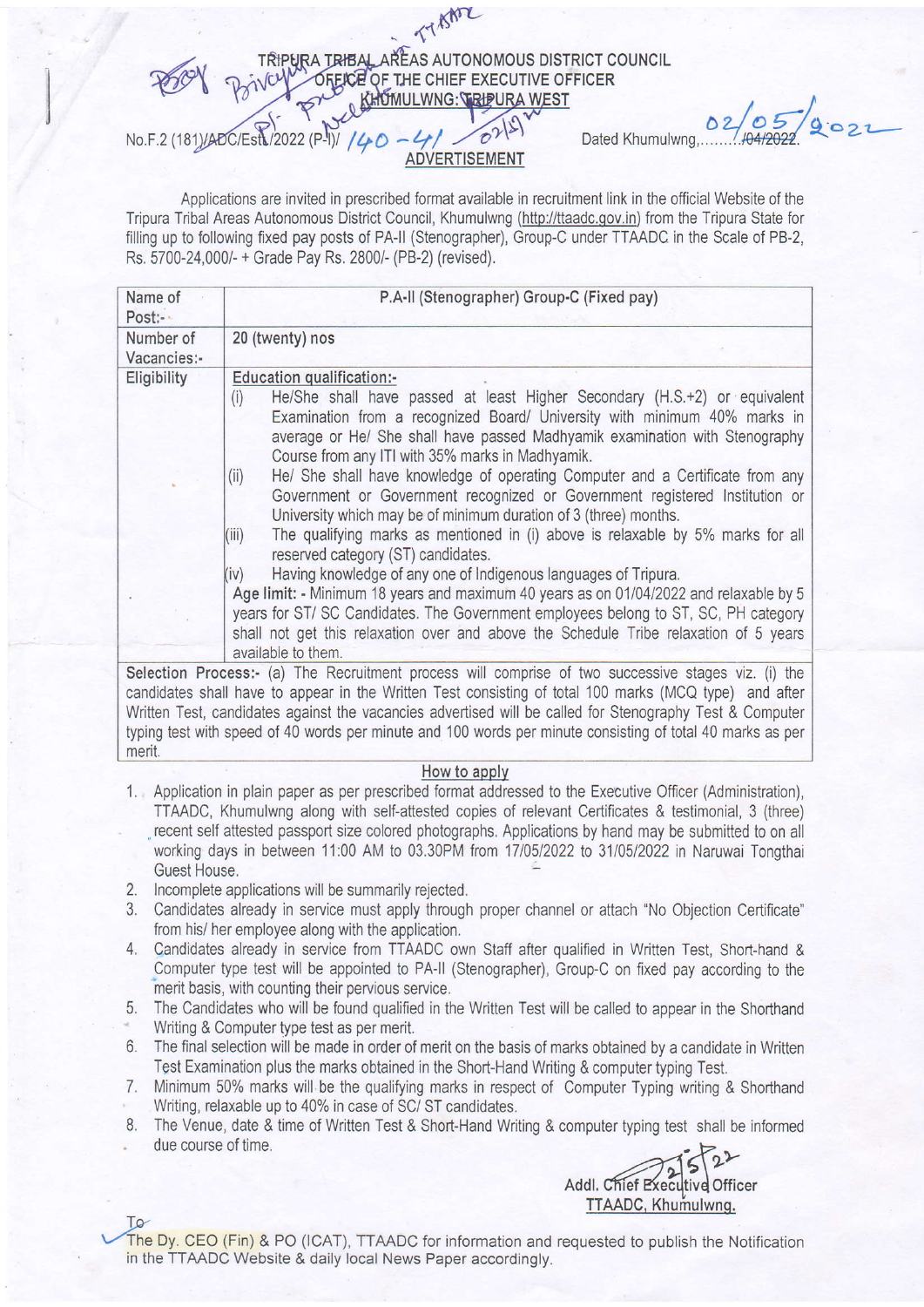Schedule-1

Application form for direct recruitment to the posts on the Tripura Tribal Areas Autonomous District Council

> Affix self-attested Recent Passport Size Colour Photograph. (Also provide three extra . copy of photographs) Do not staple your photograph here.

To

The Executive Oficer (Admn) TTAADC, Khumulwng.

| $Ref: -$ |  |  |
|----------|--|--|
|          |  |  |

Sir,

With reference to above, I would like to offer myself as a candidate for the post 0f.........................................under the Tripura Tribal Areas Autonomous District Council. Necessary particulars of my candidature are as follows:-

| 1.               | Application for post applied for            |                    |
|------------------|---------------------------------------------|--------------------|
| $\overline{2}$ . | Name of the Candidate<br>(in Block letters) |                    |
| $\overline{3}$ . | Father/Mother/ Husband's name               |                    |
| 4.               | Present postal Address                      |                    |
|                  |                                             |                    |
|                  |                                             |                    |
|                  |                                             |                    |
|                  |                                             |                    |
|                  |                                             | Ł.                 |
|                  |                                             |                    |
| 5.               | Date of Birth                               |                    |
| 6.               | Nationality                                 |                    |
| 7.               | <b>Caste Status</b>                         | SC/ST/General/PH   |
| 8.               | <b>Educational Qualification</b>            |                    |
| 9.               | <b>Technical Qualification</b>              |                    |
| 10.              | Working experience, if any.                 |                    |
| 11.              | Employment Exchange Registration No.        | Registration No.:- |
|                  |                                             | Valid up to:-      |
| 12.              | Contact No.                                 | Mobile:-           |
|                  |                                             | Email:-            |